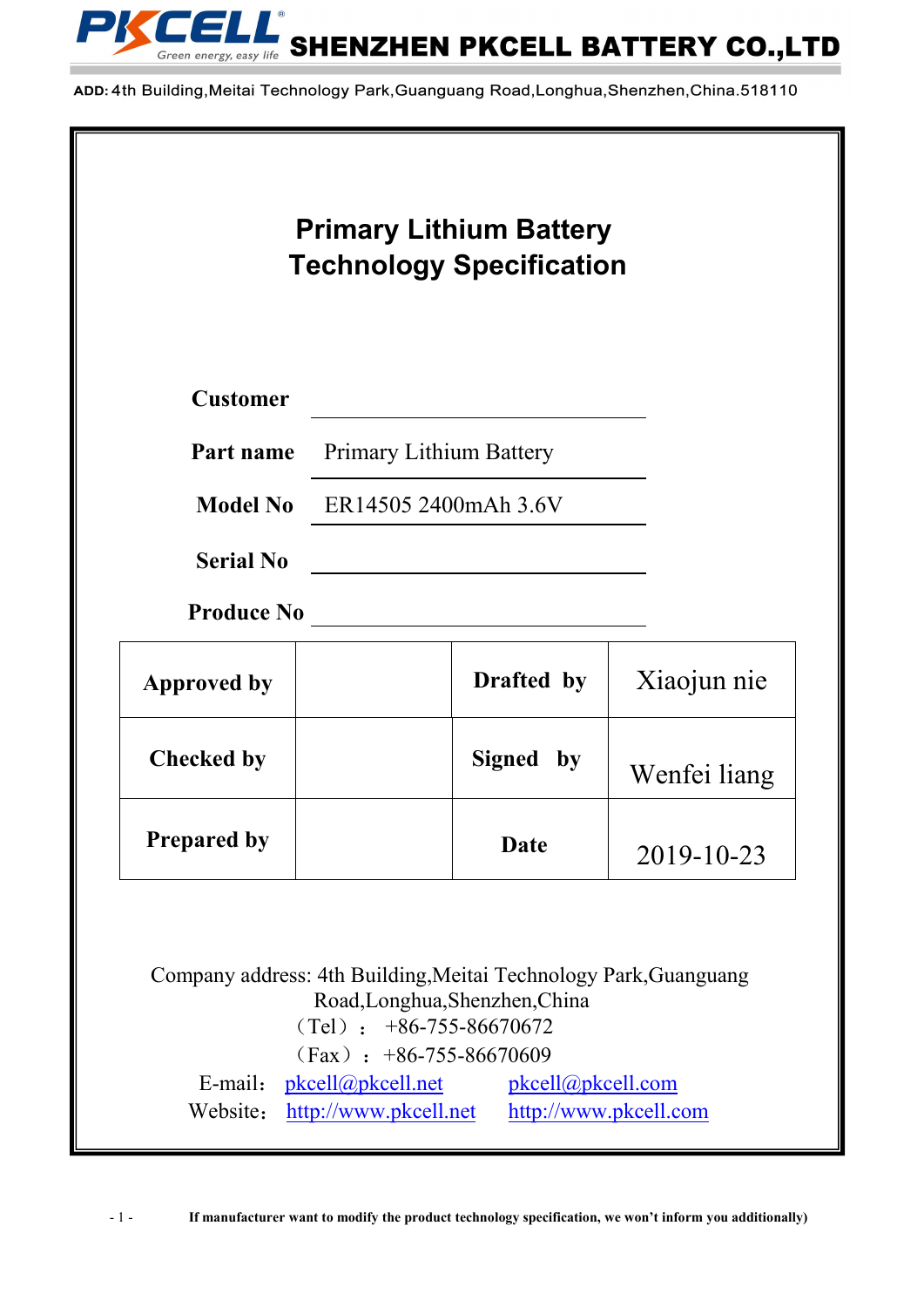

ADD: 4th Building, Meitai Technology Park, Guanguang Road, Longhua, Shenzhen, China. 518110

## **1.Scope**

This specification is applied to the reference battery in this Specification and manufactured by ShenZhen PKCELL Battery Co., Ltd.

# **2.Product Specification**(**23±2**℃)

| No.            | <b>Item</b>                       | <b>General Parameter</b>           | <b>Remark</b>                                        |  |
|----------------|-----------------------------------|------------------------------------|------------------------------------------------------|--|
|                | <b>Nominal Capacity</b>           | 2400mAh                            | Discharge at 2mA to<br>$2.0\mathrm{V}$               |  |
| $\overline{2}$ | <b>Rated Voltage</b>              | 3.6V                               | Mean Operation<br>Voltage                            |  |
| 3              | Max Constant Discharge<br>Current | 100 <sub>m</sub> A                 |                                                      |  |
| $\overline{4}$ | Max Pulse Discharge<br>Current    | 200mA                              |                                                      |  |
| 6              | Operating temperature<br>range    | -55 $\sim$ 85°C                    |                                                      |  |
| 7              | <b>Avaliable Terminations</b>     | <b>S:</b> Standard<br>Terminations |                                                      |  |
|                |                                   | <b>T: Solder Tabs</b>              | Special Termination<br>are avaliable upon<br>request |  |
|                |                                   | <b>P:</b> Axial Pins               |                                                      |  |

## **3. Benefits**

- High energy density, High voltage, stable during most of the application's lifetime
- Wide range of operating temperature
- Long self-dischager rate (≤1% per year during Storage)
- Long storage life (10 years under room temperature)

## **4. Main application**

- Intelligent instrument and meter
- Memory and standby power, Alarms and security devices
- Automotive electronics, Electronic toll collection
- **•** Millitary devices